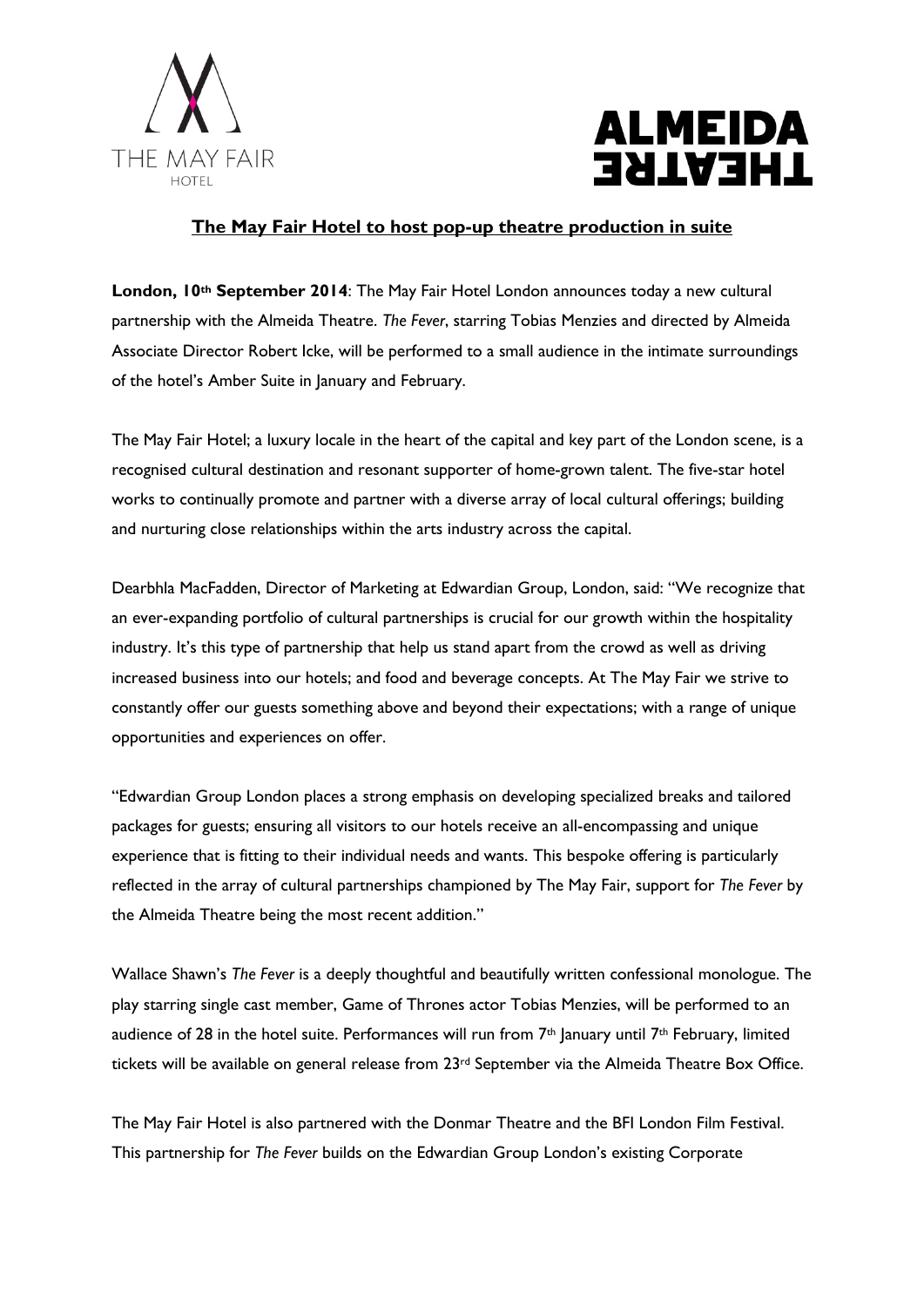



Partnership with the Almeida Theatre and its support of *American Psycho A new musical thrille* Hotel Partner.

Dearbhla MacFadden, Director of Marketing at Edwardian Group, London is available for interview to further discuss this new partnership as well as the additional partnerships within the Edwardian Group portfolio.

## **ENDS**

For more information, please contact:

| Luke Smart, Edelman  | luke.smart@edelman.com                        | +44(0) 203 047 2407 |
|----------------------|-----------------------------------------------|---------------------|
| Emma Popham, Edelman | $emma.popham@edelman.com$ +44(0) 203 047 2655 |                     |

## **About The May Fair Hotel**

There are 5 star luxury hotels, and then there is The May Fair: an icon of expressive contemporary design, bringing together boutique attention to detail with grand hotel service. A legendary luxury hotel with a glamorous past, The May Fair was first opened by King George V in 1927 and offers over 400 [luxury hotel bedrooms,](http://www.themayfairhotel.co.uk/rooms_and_suites) including 12 of the capital's most memorable [hotel suites,](http://www.themayfairsuites.com/) a discreet [spa,](http://www.themayfairhotel.co.uk/spa) a fine-dining [restaurant](http://www.themayfairhotel.co.uk/mayfairkitchen) and the quintessential London [Casino.](http://www.themayfairhotel.co.uk/casino) The spirit of surrounding Mayfair is captured beautifully, especially in our destination [May Fair Bar,](http://www.themayfairhotel.co.uk/bar) breathtaking [Crystal Room](http://www.themayfairhotel.co.uk/crystal) and opulent [Danziger Suite,](http://www.themayfairhotel.co.uk/danziger) which between them have played host to some of London's most extravagant society events.

Visit the main website at [www.themayfairhotel.co.uk,](http://www.themayfairhotel.co.uk/) and [www.themayfairsuites.com](http://www.themayfairsuites.com/) for more information on the suites collection at The May Fair Hotel.

Join us on **Facebook**, [YouTube](http://www.youtube.com/TheMayFairHotel) and @TheMayFairHotel on [Twitter.](http://www.twitter.com/TheMayFairHotel) Our latest news can also be found at [www.themayfairhotel.co.uk/blog](http://www.themayfairhotel.co.uk/blog)

## **About the Almeida Theatre**

The Almeida Theatre was founded by Pierre Audi in 1980; his successors were Jonathan Kent and Ian McDiarmid in 1990, and Michael Attenborough in 2002. Productions including *Hamlet* with Ralph Fiennes in 2005, Rufus Norris' *Festen*, *Ruined* by Lynn Nottage and most recently *Chimerica* and *Ghosts* have given the theatre international renown. This year the Almeida won eight Olivier Awards including Best Actress, Best Actor in a Supporting Role, Best New Play, Best Director and Best Revival*.* In summer 2013, Rupert Goold joined the Almeida from Headlong as Artistic Director. His